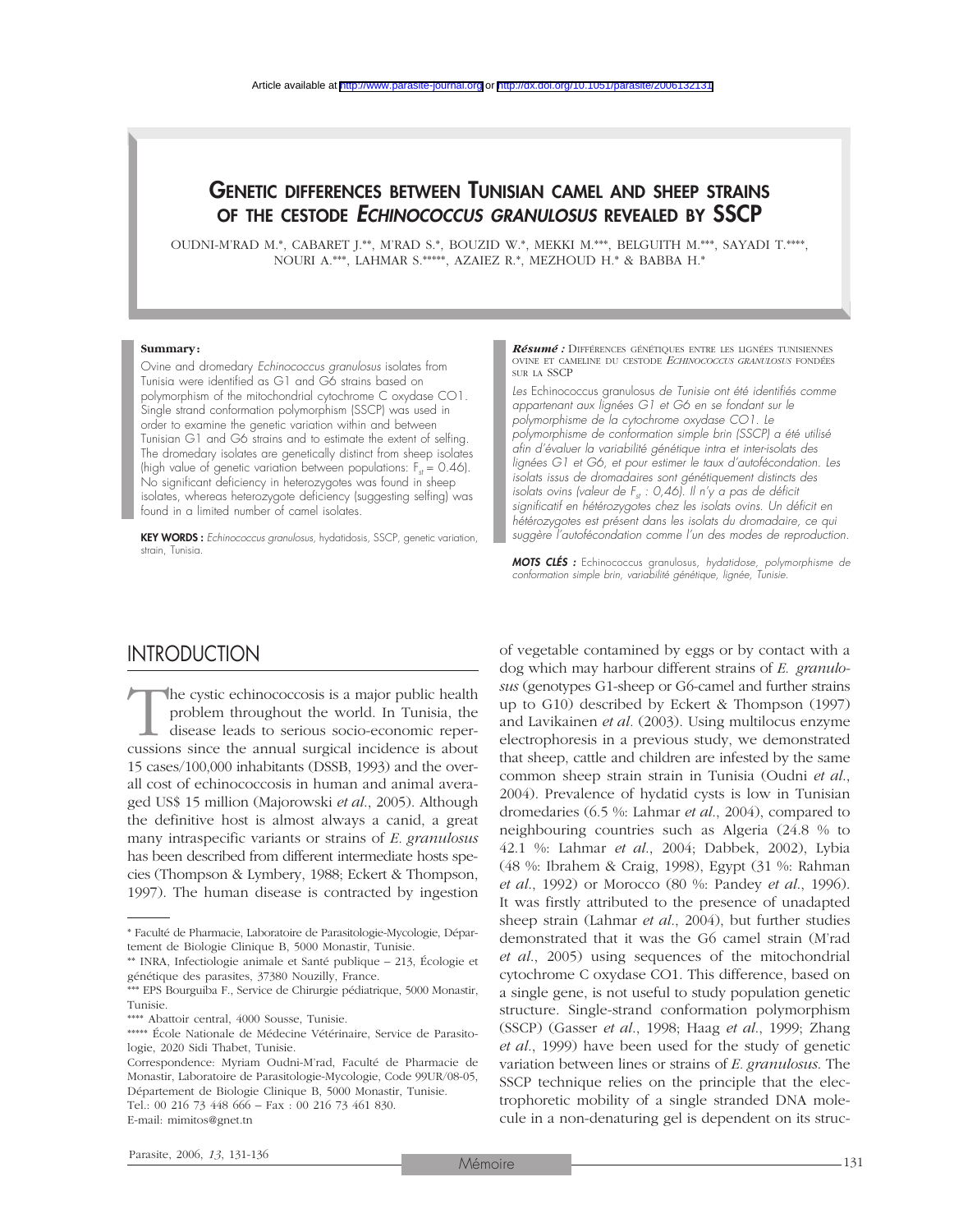ture and size (Orita *et al*., 1989). The technique presents the disadvantage to be extremely sensitive to the temperature variations and to be very largely dependent on the size of fragments of DNA (Kain *et al*., 1996; Zhang *et al*., 1999; Martins-Lopes *et al*., 2001). Nevertheless, the addition of glycerol is a useful supplement for increasing sensitivity in SSCP acrylamid gel. The recorded variations can be interpreted in terms of population genetics (homozygotes and heterozygotes frequencies) (Haag *et al*., 1999). In the present work, we intended to address the comparative genetic diversity and structuration of *E. granulosus* sheep and camel strains in Tunisia using SSCP.

# MATERIALS AND METHODS

#### **SAMPLES**

arasite material consisted of hepatic and pulmonary cysts from ovine and dromedary in Tunisia. 63 cysts from 41 sheep slaughtered at the abattoirs of Sousse (Centre of Tunisia) were collected. Six sheep had multiple cysts (12, 10, 7, 5, 3 and 2). We could obtain only eight cysts from eight dromedaries provided by the slaughter-house of Benguerden (South of Tunisia, where dromedaries are concentrated).

In this study, the samples analysed included isolates taken from single cyst per host animal. We considered the cyst as a sample only when different genotypes were found. We discarded the cysts sampled in a sheep, when they presented repeated genotypes, suggesting the possibility of polyembryony. Immediately after collection the protoscoleces were removed of metacestode by several washings with sterile solution of sodium chloride 0.9 % followed by sedimentation to room temperature (Babba, 1987). Then, each sediment of protoscoleces was homogenized with an equal volume of distilled water and freezed over night in liquid nitrogen.

#### DNA EXTRACTION AND ENZYMATIC AMPLIFICATION

After unfreezing, a centrifugation at 18,000 g for 20 min at 4° C, two volumes of lysis solution (Tris-HCl 50 mM pH 8, NaCl 100 mM, EDTA 50 mM pH 8 and SDS 1 %) were added in order to remove the protein rich supernatants and to homogenize the sediment. Total DNA of sample was extracted using a phenol/chloroform extraction (Sambrook *et al*., 1989).

Three different targets were amplified by PCR. One target is a mitochondrial DNA region coding for the cytochrome C oxidase subunit 1 (CO1) (Bowles *et al*., 1992a), which is used to differentiate the camel and sheep strains. Two other targets are non coding region 5' and 3' flanking regions of the gene Ag4 (a cytosolic

malate dehydrogenase) and Ag6 (a calcium-binding protein) (Haag *et al*., 1999).

Thirty five cycles of denaturation (94°C for 30 seconds), annealing (55° C for 30 seconds) and extension (72° C for 30 seconds) were carried out. For each set of PCR reaction, negative controls (no DNA) were included. The nucleotide variation within the PCR products obtained for the three targets was screened by the SSCP method.

### SINGLE STRAND CONFORMATION POLYMORPHISM (SSCP)

A method similar to that previously described by Haag *et al*. (1998) was used. In brief, four microlitre of each PCR product were denatured before analysis by adding an equal volume of denaturing buffer (95 % formamide, 10 mM NaOH, 0.5 % bromophenol blue and 0.25 % xylene-cyanole). After denaturation at 95°C during 5 min, the samples were rapidly chilled on ice and then 3 µl of individual samples were immediately loaded onto a non denaturing 10 % (CO1 and Ag4) and 12 % (Ag6) polyacrylamide gels supplemented with glycerol. For each SSCP reaction, not denaturated DNA and amplified isolates of G1 (common sheep strain: 12 sheep isolates were sequenced) and G6 genotype (camel strain, eight dromedaries were sequenced) were included (M'rad *et al*., 2005). Electrophoresis migration was performed at 10° C for three hours (Ag4 and Ag6) to five hours (CO1) under a constant difference of potential of 200 V. The gels were stained with silver (Sambrook *et al*., 1989), photographed and dried.

#### DATA ANALYSIS

Phenotypic differences in SSCP Ag4 and Ag6 banding pattern at a specific locus were used to deduce genotypes of individuals and the number of putative alleles segregating at each locus. For polymorphic loci, allelic frequencies were estimated and heterozygote frequencies expected under Hardy-Weinberg equilibrium were calculated for each population. Genetic population structure was described by the  $F_{st}$  and  $F_{is}$  indices of Wright (Wright, 1978). The  $F_{is}$  (genetic differentiation within a population) and  $F_{st}$  (genetic variation between populations), were calculated according to the method proposed by Weir & Cockerham (1984), and tested for significant deviation from 0 at the 95 % confidence level, either using boostrap (1000) or permutation (100) resamplings (Belkhir *et al*., 2003). Positive  $F_{is}$  values indicate a departure from Hardy-Weinberg expectations toward a heterozygote deficiency, and negative values indicate an excess of heterozygotes.  $F_{st}$ values vary between 0 and 1, with 0 indicating no differentiation (random mating between individuals of the populations), and 1 complete differentiation between population. Negative values can be obtained due to cal-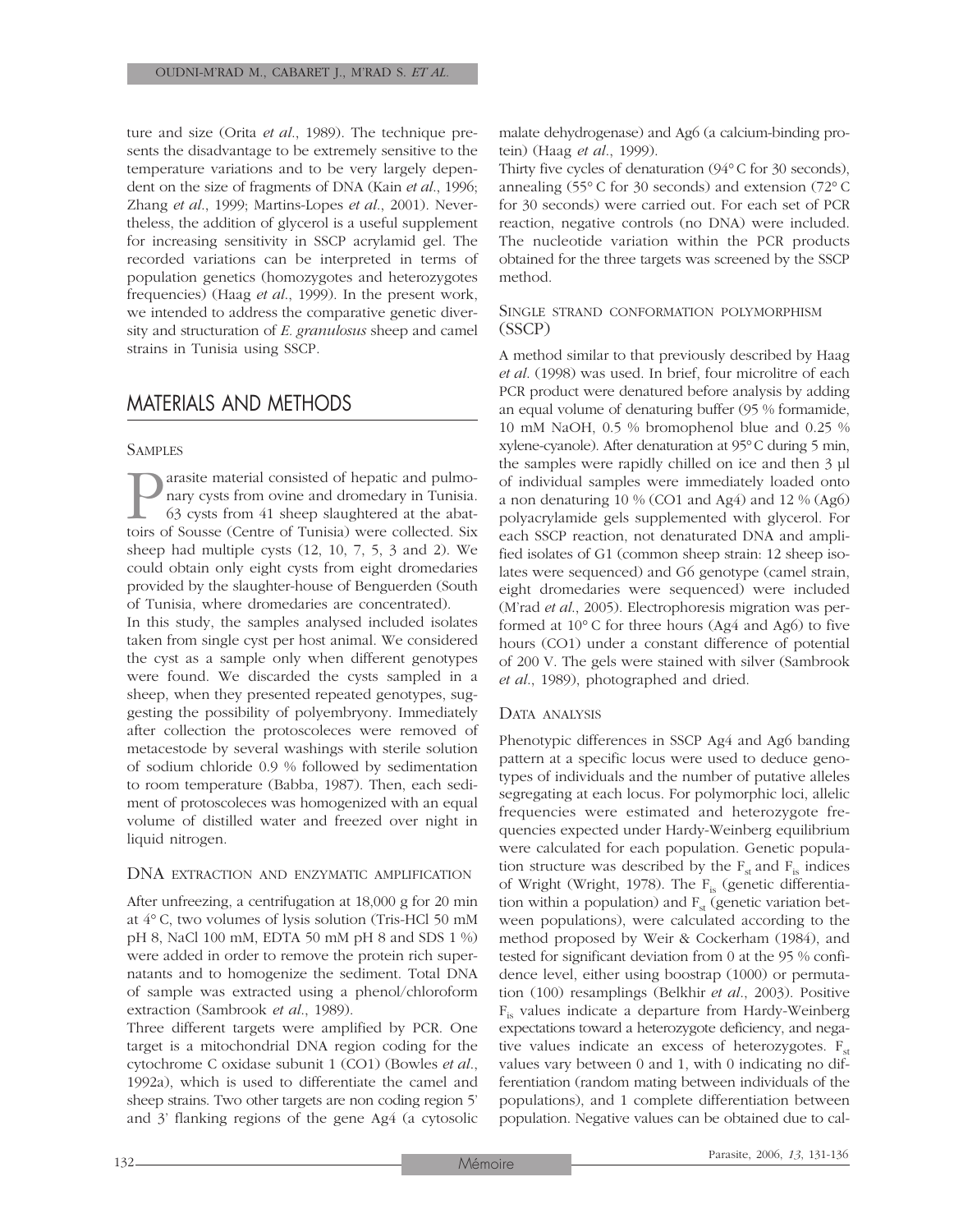culation approximations and are artefactual. Additionally, distance of Cavalli-Sforza (Cavalli-Sforza & Edwards, 1967) was used to detect differences between *E. granulosus* host origins, and differences tested by 100 permutations of individual cyst values. The CO1 gene is located in maternally transmitted mitochondrial DNA and cannot thus be the subject of a genetic interpretation in terms of homozygote and heterozygote. Thus, it was not included in the calculation of the Wright indices and the Cavalli-Sforza distance.

### RESULTS

The amplification products of CO1, Ag6 and Ag4 were 460 bp, 405 bp, and 106 bp in size respectively. While there was no variation in size among the PCR products on agarose gels, SSCP analysis revealed distinct profiles amongst the different *E. granulosus* isolates. In CO1 sequences two alleles were observed (Fig. 1), one of rapid migration (C1) appearing only for the dromedary isolates and one of slow migration (C2) identical for all the sheep samples. The comparison of the SSCP pattern of our samples with those of genotype G6 (camel strain) and G1 (sheep strain) reference isolates, allows us to conclude that the C1 and C2 phenotypes corresponded to the classical camel and sheep genotypes. Four distinct SSCP Ag4 and Ag6 patterns were identified: single or double banded characteristic of homozygotes with complementary ssDNA with the same or different electrophoretic mobility, triple or quadruple ssDNA pattern associated to several dsDNA bands and characteristic of heterozygote individuals (Figs 2, 3). Allelic frequencies, observed and expected heterozygote frequencies for each population are shown in Table I. The difference observed between the dromedary samples and the isolates originating from sheep showed significant  $F_{st}$  values ( $F_{st}$  = 0.46, p < 0.05 using 100 permutations) or Cavalli-Sforza distance  $(0.62, p < 0.05)$  using 100 permutations). There was an apparent deficiency (Ag4) or excess (Ag6) of heterozygotes in the sheep strain (see Table I). The global  $F_{iS}(0.20,$  bootstrap confidence interval 95 %: -0.13 to 0.70) was indicative of Hardy-Weinberg equilibrium. The sheep strain Ag4  $F_i$ was 0.38 (confidence interval 95 %: -0.14 to 0.67) which indicates equilibrium to Hardy-Weinberg. The sheep strain Ag6  $F$ <sub>is</sub> was -0.23 (confidence interval 95 %: -0.37 to -0.03), showing a slight excess of heterozygotes. The  $F_{iS}$  of the camel strain was 1 for Ag4 and Ag6, which demonstrates a deficiency in heterozygotes.

### **DISCUSSION**

**To** date, few studies using PCR-SSCP approaches<br>in *E. granulosus* were carried out (Haag *et al.*, 1998; Haag *et al.*, 1999; Zhang *et al.*, 1999; Kame-<br>netzky *et al.*, 2002). The technique presents the disadin *E. granulosus* were carried out (Haag *et al*., 1998; Haag *et al*., 1999; Zhang *et al*.,1999; Kame-



Fig. 1. – SSCP analyses of mitochondrial cytochrome C oxydase 1 (CO1). S: single-stranded DNA, D: double-stranded DNA, M: pGEM DNA marker, (Promega), lane 1: not denaturated DNA, lanes 2, 3, 6 to 13: C2 phenotype, lanes 4 and 5: C1 phenotype.



Fig. 2. – SSCP analyses of Ag4 DNA sequence. S: single-stranded DNA, D: double-stranded DNA, M: pGEM DNA marker, (Promega), lane 1: not denaturated DNA, lanes 2, 4, 5, 8, 10: Heterozygotes A1A3, lanes 3, 7, 9, 11: Homozygotes A1A1, lanes 6 and 12: Homozygotes A3A3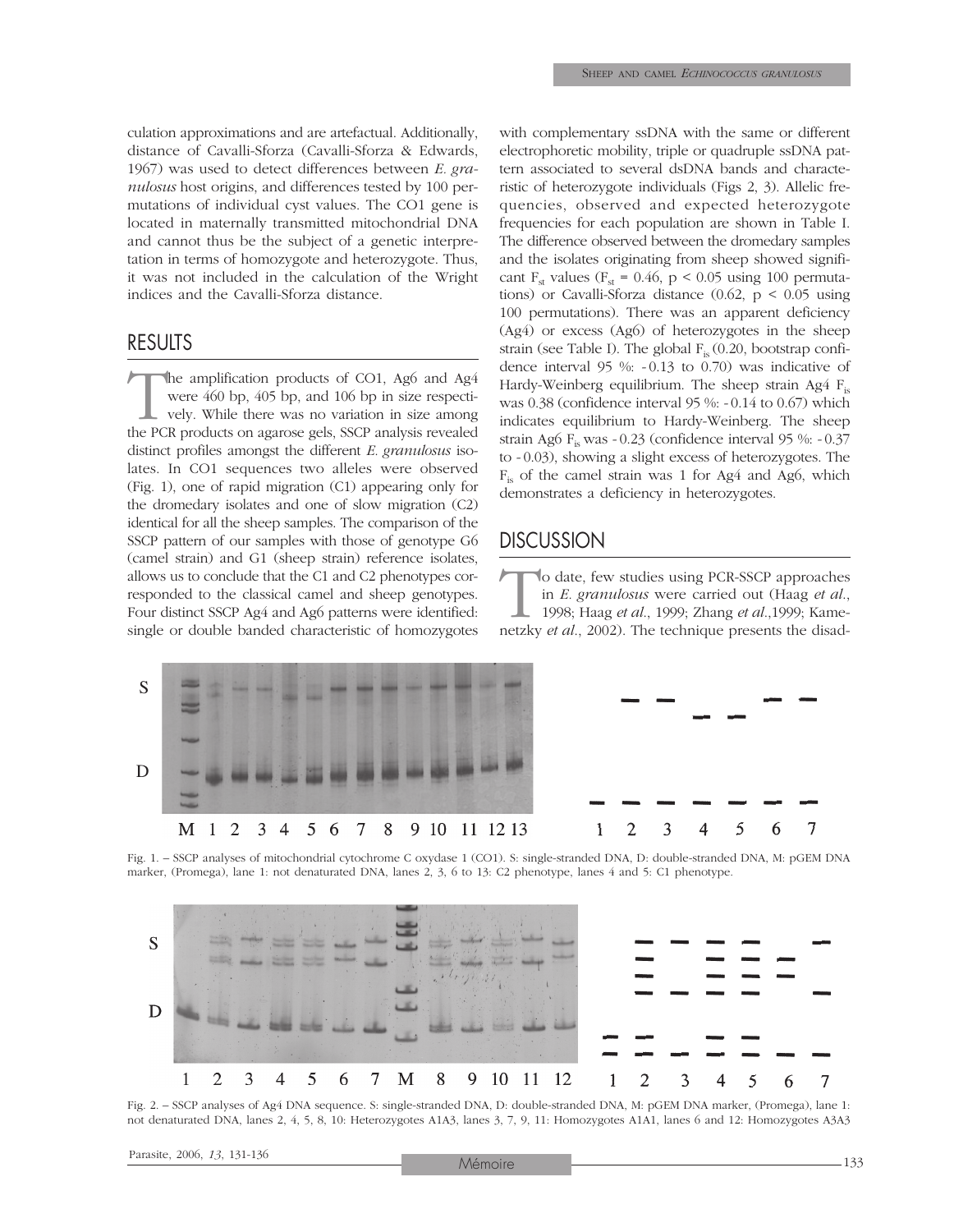

Fig. 3. – SSCP analyses of Ag6 DNA sequence. S: single-stranded DNA, D: double-stranded DNA, M: pGEM DNA marker, (Promega), lanes 1 and 8: homozygotes a1a1, lanes 2, 4, 10, 11: homozygotes a3a3, lanes 3 and 9: heterozygotes a1a2, lanes 5, 6, 7: heterozygote a1a3, lane 12 : not denaturated DNA.

| Locus           | <b>Allele</b>  | Sheep isolates<br>(41) | <b>Dromedary</b> isolates<br>(8) |
|-----------------|----------------|------------------------|----------------------------------|
| Ag4             | A1             | 0.84                   | 0.25                             |
|                 | A <sub>2</sub> | 0.12                   | 0.00                             |
|                 | A <sub>3</sub> | 0.04                   | 0.00                             |
|                 | A4             | 0.00                   | 0.75                             |
| Hexp.           |                | 0.28                   | 0.37                             |
| Hobs.           |                | 0.17                   | 0.00                             |
| Ag <sub>6</sub> | a1             | 0.57                   | 0.25                             |
|                 | a <sub>2</sub> | 0.30                   | 0.00                             |
|                 | a3             | 0.13                   | 0.75                             |
| Hexp.           |                | 0.56                   | 0.40                             |
| Hobs.           |                | 0.71                   | 0.12                             |
| CO <sub>1</sub> | C1             | $\Omega$               | 1                                |
|                 | C <sub>2</sub> | 1                      | $\Omega$                         |

*Hexp*.: Expected heterozygote frequency calculated on the basis of Hardy-Weinberg equilibrium.

*Hobs.*: Observed heterozygote frequency.

Table I. – Sheep and dromedary *E. granulosus* allelic frequencies at the Ag4, Ag6 and CO1 loci.

vantage to be extremely sensitive to the temperature variations and to be very largely dependent on the size of fragments of DNA (between 100 and 500 bp) (Kain *et al*., 1996; Zhang *et al*.,1999; Martins-Lopes *et al*., 2001). The present study demonstrates that PCR-linked SSCP provides a method to display variation between *E. granulosus* strains, which has significant implications for studying the population genetics of this parasite and for epidemiology and disease control. As it was previously described by Haag *et al.* (1999) in sheep strain, the most polymorphic loci found were Ag4 with four alleles, followed by Ag6 with three alleles. The dromedary prevalence of hydatidosis in Tunisia is low (6,5 %: Lahmar *et al*., 2004) and consequently our samples from dromedary were few which makes comparison with sheep strain tentative. The dromedary isolates were characterized, when compared to sheep samples, by the absence of alleles A2 and A3, and the presence of the A4 (Ag4 gene), also found by Kamenetzky *et al.* (2002), and classical C1 (CO1 gene) alleles. The  $F_{st}$ (0.46) between sheep and dromedary isolates is relatively high compared to 0.07 between sheep and cattle samples of the same sheep strain using isoenzymes (Oudni *et al*., 2004).

In sheep isolates no departure from the Hardy-Weinberg equilibrium was detected whereas a strong deviation was found in the camel isolates. The deficiency in heterozygote in camel isolate could possibly be explained by a Wahlund effect as described in Richardson *et al*. (1986). The Wahlund effect is an apparent deficiency in heterozygote due to the mixing of populations with different allelic frequencies. This may arise because it was impossible to have any information on the precise origin of the slaughtered animals, and so we considered each host as originating from different area. The low genetic variability in the camel strain could be explained by a founder effect (few worms introduced into a small area and submitted to special climatic conditions) which induced random genetic drift and fixation alleles. This low genetic diversity could also be due to the small size of our dromedary sample. Another explanation of this deficiency of heterozygotes is due to the mode of reproduction of *E. granulosus* based on an important self-fertilisation as presented by Haag *et al*., 1998. Selfing tends to increase the homozygote genotypic frequencies at the expense of the heterozygote genotypes. A positive F<sub>is</sub> was recorded in sheep isolates using isoenzymes (Oudni *et al.*, 2004) but was not found in the present investigation. This discrepancy could be due to the existence of null alleles when interpreting isoenzyme (Oudni *et al*., 2004) or SSCP (Haag *et al*., 1998) data, or more probably to a lack of statistical power due to the reduced number of loci and samples used in our Ag4 / Ag6 study. Selfing is a cause of deficiency in heterozygotes but it was found only in camel strain on a very limited number of isolates and it needs further evaluations.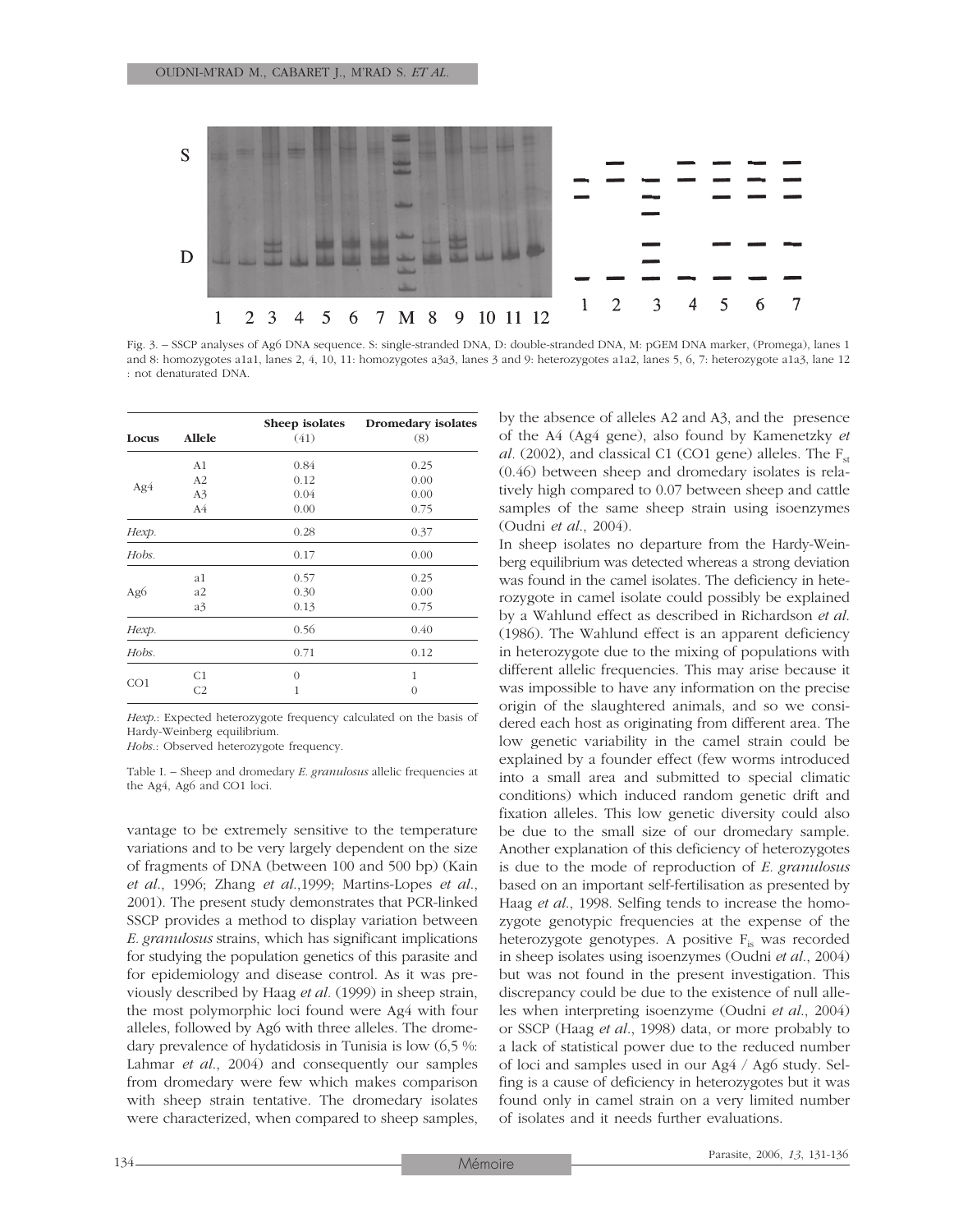A more extensive study should be performed in the dromedary breeding areas of Tunisia, as camel strain could be a reservoir for human infection, as already shown for example in Argentina (Guarnera *et al*., 2004), in Nepal (Zhang *et al*., 2000), in Iran (Harandi *et al*., 2002), in Kenya (Dinkel *et al*., 2004) and in Mauritania (Bardonnet *et al*., 2002).

## ACKNOWLEDGEMENTS

We thank the "Ministère de la Recherche Scientifique, de la Technologie et du Développement des Compétences" of Tunisia for their financial support.

## REFERENCES

- BABBA H. *Echinococcus granulosus* : étude comparative par Immuno-Blotting de l'antigénicité du liquide hydatique et du surnageant de culture des scolex. DEA, Université des sciences et techniques du Languedoc, 1987, Montpellier, France.
- BARDONNET K., BENCHIKH-ELFEGOUN M.C., BART J.M., HARRAGA S., HANNACHE N., HADDAD S., DUMON H., VUITTON D.A. & PIARROUX R. Cystic echinococcosis in Algeria: cattle act as reservoirs of sheep strain and may contribute to human contamination. *Veterinary Parasitology*, 2003, *116*, 35-44.
- BELKHIR K., BORSA P., GOUDET J., CHIKHI L. & BONHOMME F. GENETIX, logiciel sous WindowsTM pour la génétique des populations, 2003. Laboratoire Génome, Populations, Interactions, CNRS UMR 5000, Université de Montpellier II, Montpellier, France.
- BOWLES J., BLAIR D. & MCMANUS D. Genetic variants within the genus *Echinococcus* identified by mitochondrial DNA sequencing. *Molecular and Biochemical Parasitolology*, 1992a, *54*, 165-174.
- BOWLES J. & MCMANUS D. Rapid discrimination of *Echinococcus* species and strains using a polymerase chain reaction-based RFLP method. *Molecular and Biochemical Parasitolology*, 1993b, *57*, 231-240.
- CAVALLI-SFORZA L.L. & EDWARDS A.W.F. Phylogenetic analysis: models and estimation procedures. *Evolution*, 1967, *32*, 550-570.
- DIRECTION DES SOINS DE SANTÉ DE BASE (DSSB). Incidence chirurgicale de l'hydatidose en Tunisie : 1988-1992, *in*: Rapport interne du Ministère de la Santé publique,1993, MSP/ DSSB, pp. 50.
- DABBEK H. Contribution à l'étude épidémiologique de l'hydatidose cameline dans les régions de Kebili et Benguerden. Thèse Doctorale en Médecine vétérinaire, 2002, École vétérinaire, Sidi Thabet, Tunisie.
- DINKEL A., NJOROGE E.M., ZIMMERMANN A., WALZ M., ZEYHLE E., ELMAHDI I.E., MACKENSTEDT U. & ROMIG T. A PCR system for detection of species and genotypes of the *Echinococcus granulosus*-complex, with reference to the epidemiological situation in eastern Africa. *International Journal for Parasitology*, 2004, *34*, 645-653.
- ECKERT J. & THOMPSON R.C.A. Intraspecific variation of *Echinococcus granulosus* and related species with emphasis on their infectivity to humans. *Acta Tropica*, 1997*, 64,* 19- 34.
- GASSSER R.B., ZHU X. & MCMANUS D.P. Dideoxy fingerprinting: application to the genotyping of *Echinococcus. International Journal for Parasitology*, 1998, *28*, 1755-1779.
- GUARNERA E.A., PARRA A., KAMENETZKY L., GARCIA G. & GUTIER-REZ A. Cystic echinococcosis in Argentina: evolution of metacestode and clinical expression in various *Echinococcus granulosus* strains. *Acta Tropica*, 2004, *92,* 153-159.
- HAAG K.L., ZAHA A., ARAUJO A.M. & GOTTSTEIN B. Reduced genetic variability within coding and noncoding-regions of the *Echinococcus multilocularis* genome. *Parasitology,* 1997, *115*, 521-529.
- HAAG K.L., ARAÙJO A.M., GOTTSTEIN B. & ZAHA A. Selection, recombination and history in a parasitic flatworm (*Echinococcus*) inferred from nucleotide sequences. *Memorias do Instituto Oswaldo Cruz, Rio de Janeiro,*1998, *93,* 695- 702.
- HAAG K.L., ARAÙJO A.M., GOTTSTEIN B., SILES-LUCAS M., THOMP-SON R.C.A. & ZAHA A. Breeding systems in *Echinococcus granulosus* (Cestoda; Taeniidae): selfing or outcrossing?. *Parasitology*, 1999, *118*, 63-71.
- HARANDI F., HOBBS R.P., ADAMS P.J., MOBEDI I., MORGAN-RYAN U.M. & THOMPSON R.C.A. Molecular and morphological characterization of *Echinococcus granulosus* of human and animal origin in Iran. *Parasitology*, 2002, *125*, 367-373.
- IBRAHEM M.M. & CRAIG P.S. Prevalence of cystic echinococcosis in camels (*Camelus dromedarius*) in Libya. *Journal of Helminthology,* 1998*, 72*, 27-31.
- KAIN K.C., CRAIG A.A. & OHRT C. Single-strand conformational polymorphism analysis differentiates *Plasmodium falciparum* treatment failures from re-infections. *Molecular and Biochemical Parasitology*, 1996, *79,* 167-175.
- KAMENETZKY L., GUTIERREZ A.M., CANOVA S.G., HAAG K.L., GUAR-NERA E.A., PARRA A., GARCIA G.E. & ROSENZVIT M.C. Several strains of *Echinococcus granulosus* infect livestock and humans in Argentina. *Infection, Genetics and Evolution*, 2002, *2,* 129-136.
- LAHMAR S., DEBBEK H., ZHANG L.H., MCMANUS D.P., SOUISSI A., CHELLY S. & TORGERSON P.R. Transmission dynamics of the *Echinococcus granulosus* sheep-dog strain (G1 genotytpe) in camels in Tunisia. *Veterinary Parasitology*, 2004, *121* (1-2), 151-156.
- LAVIKAINEN A., LEHTINEN M.J., MERI T., HIRVELÄ-KOSKI V. & MERI S. Molecular genetic characterization of the Fennoscandian cervid strain, a new genotypic group (G10) of *Echinococcus granulosus*. *Parasitology*, 2003, *127*, 207-215.
- M'RAD S., FILISETTI D., OUDNI M., MEKKI M., BELGUITH M., NOURI A., SAYAI T., LAHMAR S., CANDOLFI E., AZAIEZ R, MEZ-HOUD H. & BABBA H. Molecular evidence of ovine (G1) and camel (G6) strains of *Echinococcus granulosus* in Tunisia and putative role of cattle in human contamination. *Veterinary Parasitology*, 2005, *129*, 267-272.
- MAJOROWSKI M.M., CARABIN H., KILANI M. & BENSALAH A. Echinococcosis in Tunisia: a cost analysis. *Transactions of the Royal Society of Tropical Medicine and Hygiene*, 2005, *99*, 268-278.